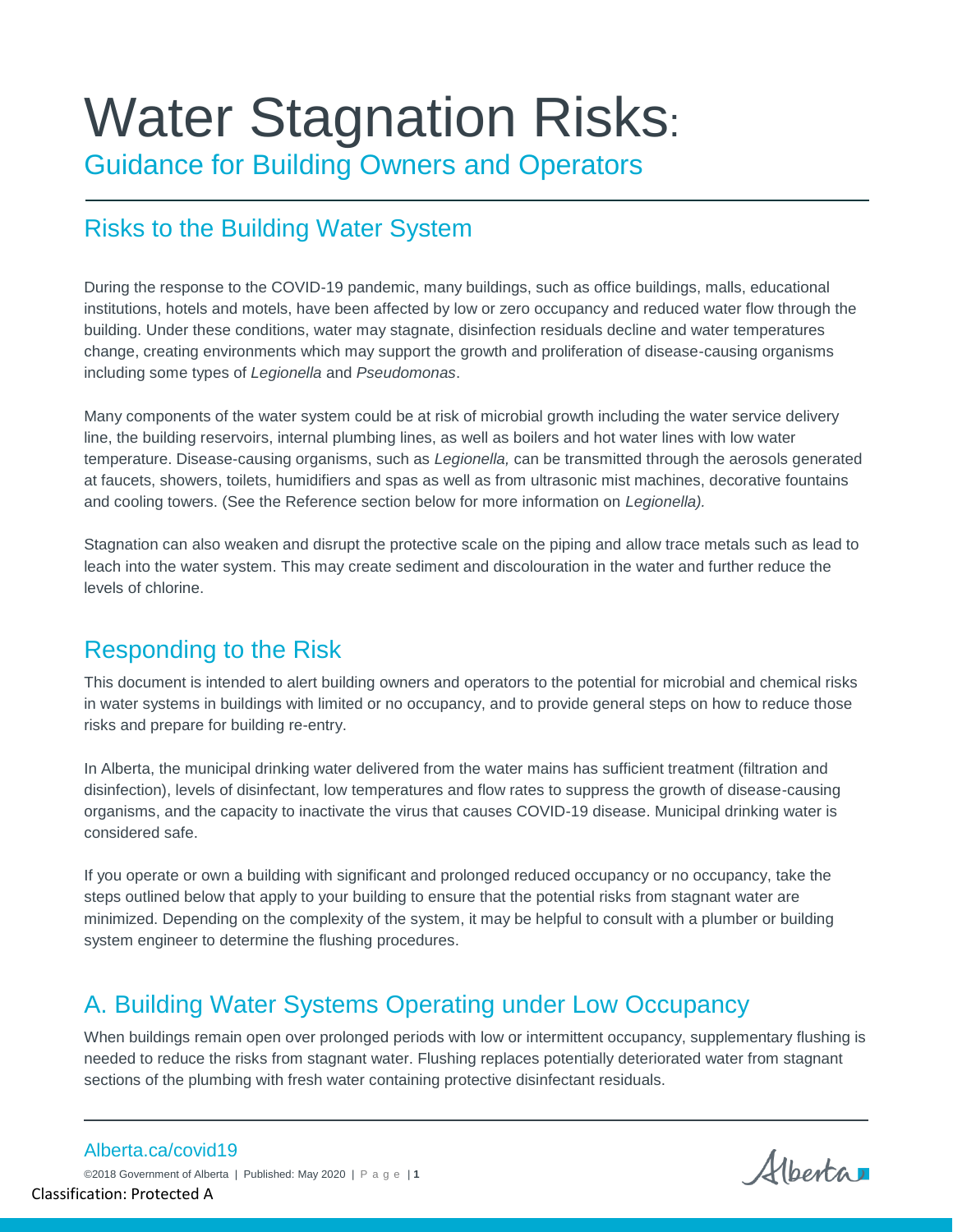- Evaluate the building service line and water distribution systems and determine if sections need to be flushed independently at regular intervals to help ensure that the water entering the building is not stagnant.
- Identify all zones that have low or no occupancy.
- At a minimum, implement a weekly water-flushing program that completely flushes the endpoints of each floor's or zone's hot and cold water supply.
- The flushing time will depend on the size and length of piping, and the flow rate at the flush point.
- In general, flush cold and hot taps separately in each zone (cold first, hot second) at suitable endpoints for at least 5 minutes and until the water temperature is steady and water is clear, or in accordance with your sitespecific maintenance procedures. Sediment and/or discolouring may be signs of potentially deteriorated water.
- Most municipal water systems provide a total chlorine residual of greater than 0.2 mg/L. If you are able to measure chlorine residuals, aim for a residual, after flushing, of at least 0.2 mg/L total chlorine. In municipal systems that use combined chlorine, like Edmonton, the total chlorine residual should be at least 0.5 mg/L.
- Check that the water supplies for HVAC systems, humidifiers, decorative water fountains/features, water storage units such as boilers, and other building systems are being supplied with water that is not stagnant. Review and follow any maintenance procedures related to these systems.
- Notify patrons if there are fixtures, plumbing components or areas that should not be used.
- Prior to tenants returning to any vacant zone of the building, all water lines and fixtures in those areas should be flushed for at least 5 minutes and until the water temperature is steady and water is clear, or in accordance with your site-specific maintenance procedures.

# B. Building Water Systems Preparing for Re-Entry

Buildings that have been vacant or near vacant for prolonged periods likely have stagnant water throughout the entire water distribution system (from supply main to end faucet). All parts of the building's water distribution system including the service line, headers, hot water systems, water-using appliances and plumbing fixtures need to be sequentially flushed prior to occupancy in order to replace all the water inside the building plumbing with fresh water.

- Before flushing, sketch out the building water system or refer to the plumbing design diagram in order to identify the water system zones/branches, water fixtures, water features and water storage components.
- Consider the time required to complete flushing and maintenance, the amount of hot water needed, and steps to help stage the flushing process.
- If you have the ability to measure chlorine residual, testing at the service connection may be used to confirm the municipal baseline chlorine concentration. Each municipality sets distribution chlorine levels differently. Within the building, the residuals should be similar to the municipal baseline but they are expected to vary. Aim for a chlorine residual after flushing of at least 0.2 mg/L total chlorine. For municipal systems that apply combined chlorine like Edmonton, the total chlorine should be at least 0.5 mg/L.
	- o Check information from your local utility regarding the normal concentrations of chlorine in the supply. If unable to detect 0.2 mg/L or 0.5 mg/L (for combined chlorine systems) at the point of entry (service line), please notify your utility.
- Ensure that the system components are working properly: inspect mechanical and plumbing components such as cooling towers, boilers, pumps and plumbing for leaks, depressurization, and proper function.
- Ensure that all backflow prevention devices are operating properly and check for a current inspection/approval.

Alberta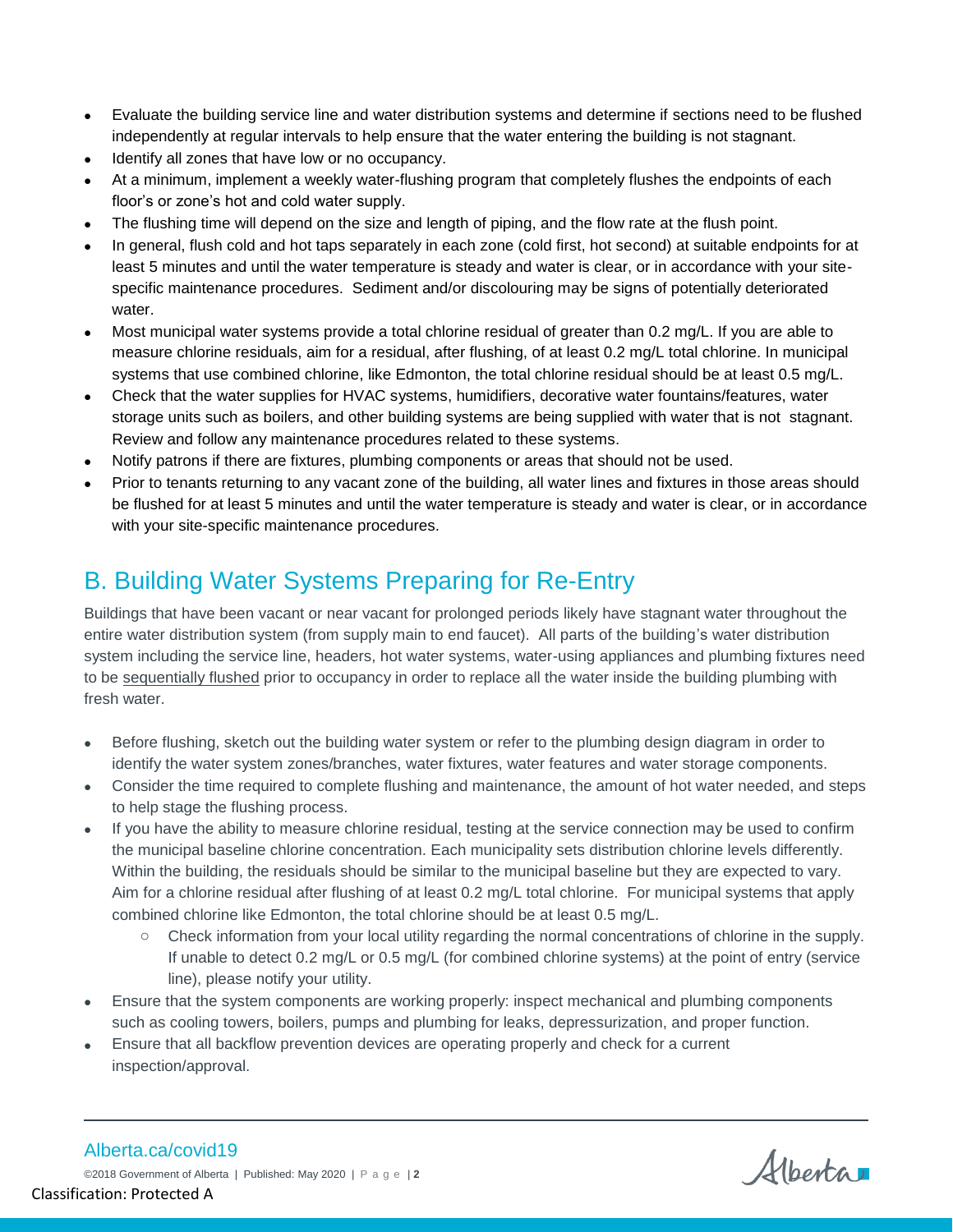- Drain and flush the cold water system first, then drain and flush the hot water system. Finally, drain and flush the hot water tank and other peripheral equipment with fresh water. In some cases, filters and filter media may need to be changed.
- Flush zone by zone starting with the zone nearest to the building supply as described below or in accordance with site-specific maintenance procedures:
	- $\circ$  At least one complete flush of the water system's volume is needed to refresh the supply in all water supply pipes. Calculate the water system's volume to determine the time required for a complete water system flush.
	- $\circ$  Flushing time will be dependent on the size and length of piping, and the flow rate achieved at the flush point. Systems with large volume pipes and complex plumbing will likely require flushing with a higher volume of water than is present in the system and more than one turnover.
	- o Flushing must proceed from one end of the zone to the other from the service entrance to the endpoints of the plumbing system.
	- o Continue flushing until the water temperature is steady, (often the water will start to feel cooler) and the water is clear of sediment at each fixture.
	- $\circ$  Most municipal systems provide a total chlorine residual of greater than 0.2 mg/L. If you have the ability to measure chlorine residual, aim for a chlorine residual, after flushing, of at least 0.2 mg/L total chlorine. In municipal systems that use combined chlorine, like Edmonton, the total chlorine residual should be at least 0.5 mg/L. A total chlorine concentration of less than 0.1 mg/L anywhere in the building system means more flushing is likely needed to bring up the chlorine concentration.
	- o Flush all fixtures (faucets, fridge, plumbed-in coffee machines, toilets etc.) and run equipment such as dishwashers and ice machines. (This will also ensure that drainage P-traps are full of fresh water.)
	- $\circ$  Remove and clean aerators on faucets, showers, mixing valves and other fixtures that trap particulates, biofilm and other contaminants. Disinfect, flush with hot water, or replace showerheads especially in facilities where vulnerable populations have access to the showers.
	- $\circ$  Flush the hot water system using fresh water and ensure that the temperature is at least 50 $\degree$  Celsius throughout the hot water distribution system. (Take measures to prevent scalding at point of use, where needed).
	- $\circ$  Record the procedures followed and measurements taken during the flushing process.
- Flushing should be conducted in a manner that minimizes aerosolization.
- and workers should take precautions to reduce aerosol exposure.
- Workers should take precautions to reduce exposure to aerosols. Appropriate personal protective equipment including gloves, eyewear, and masks should be worn when there is a high risk of aerosols (for example, when flushing showerheads).
- Buildings that have completed sequential flushing and are gradually increasing their occupancy will need to continue supplemental flushing (outlined in A) in those areas which remain vacant or partially occupied.

# C. Heating, Ventilation and Air Conditioning (HVAC) Systems

Cooling systems should continue to be operated and maintained to minimize growth of biofilms which support disease-causing types of *Legionella*.

 Ensure that cooling towers are well-maintained, minimizing areas of water stagnation, eliminating sources of nutrients, maintaining overall cleanliness and using good biological control (with biocide), as per manufacturer's guidelines and industry best practices.

#### Alberta.ca/covid19

Alberta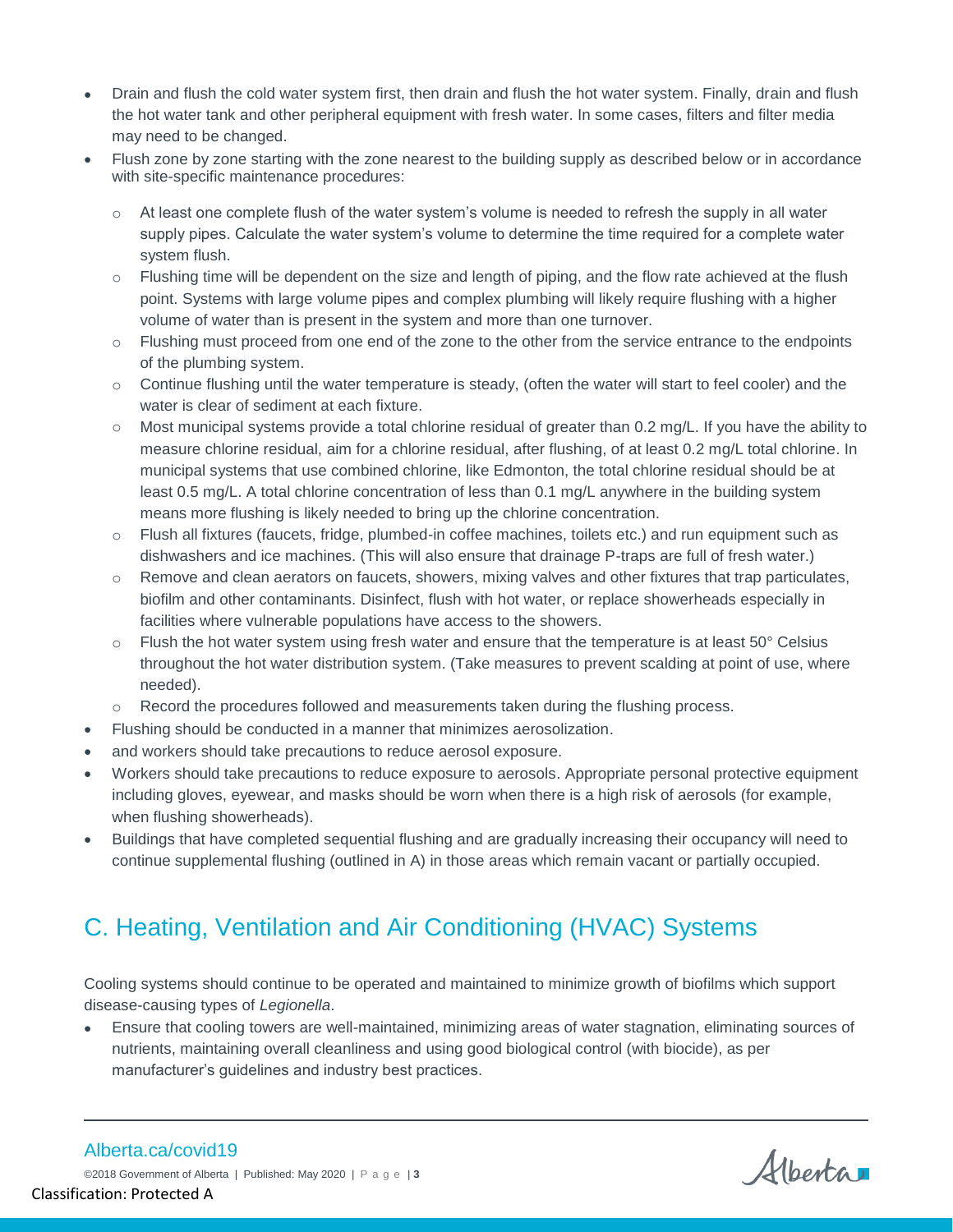- The tower and basin should be clean and free of visible slime or biofilm before use. If the cooling tower is clean and has been well maintained, conduct disinfection while the cooling tower is operating (online disinfection). Guidance on disinfection procedures is available from the Cooling Technology Institute at: [http://www.cti.org/downloads/WTP-148.pdf.](http://www.cti.org/downloads/WTP-148.pdf)
- If the cooling towers have not been well maintained, contact an industry professional to determine steps needed to physically clean and disinfect the system before returning to operation.

Other components of the HVAC system, such as humidifiers, which have not been in use, should be drained and cleaned prior to re-entry.

#### D. Decorative Water Fountains/Features

Decorative water fountains with water treatment systems may be shut-off and drained, or operated to meet treatment equipment and operational benchmarks, including a disinfection residual.

If the decorative water fountain does not have a treatment system, the fountain should be drained and closed. It is unlikely that the feed water from the plumbing system is able to provide disinfectant at levels that would maintain water quality.

Prior to start-up:

- Clean all decorative water features.
- Follow any recommended manufacturer guidelines for cleaning.
- Ensure that decorative water features are free of visible slime or biofilm.
- Refill the water feature and measure disinfectant levels to ensure that there is a minimum total chlorine residual of 0.2 mg/L.

#### E. Swimming Pools and Whirlpools

While closed to the public, swimming pools and whirlpools should have continuous flow but may be operated at no less than 75% of the design flow rate if able to maintain a minimum residual of 1.0 mg/L free chlorine and a pH of 6.8-7.6.

Reduced circulation may not be possible in pools with variable pumps or features that may become stagnant. Additional cleaning may be needed to control the build-up of algae on pool walls.

The pool water temperature may be reduced to reduce chemical costs however, the air temperature should be adjusted to prevent excessive evaporation and humidity. Some equipment, such as salt generators, may require a minimum water temperature.

Please refer to the manufacturers instructions for your pool regarding reduced operation or shutdown. Additional information on temporary closure is available from the United Kingdom Pool Water Treatment Advisory Group (PWTAG) *Guidance on temporary pool closure* at:<https://www.pwtag.org/guidance-on-temporary-pool-closure/>

Please contact your local public health inspector at Alberta Health Services prior to re-opening a pool at: <https://www.albertahealthservices.ca/eph/eph.aspx>

Alberta